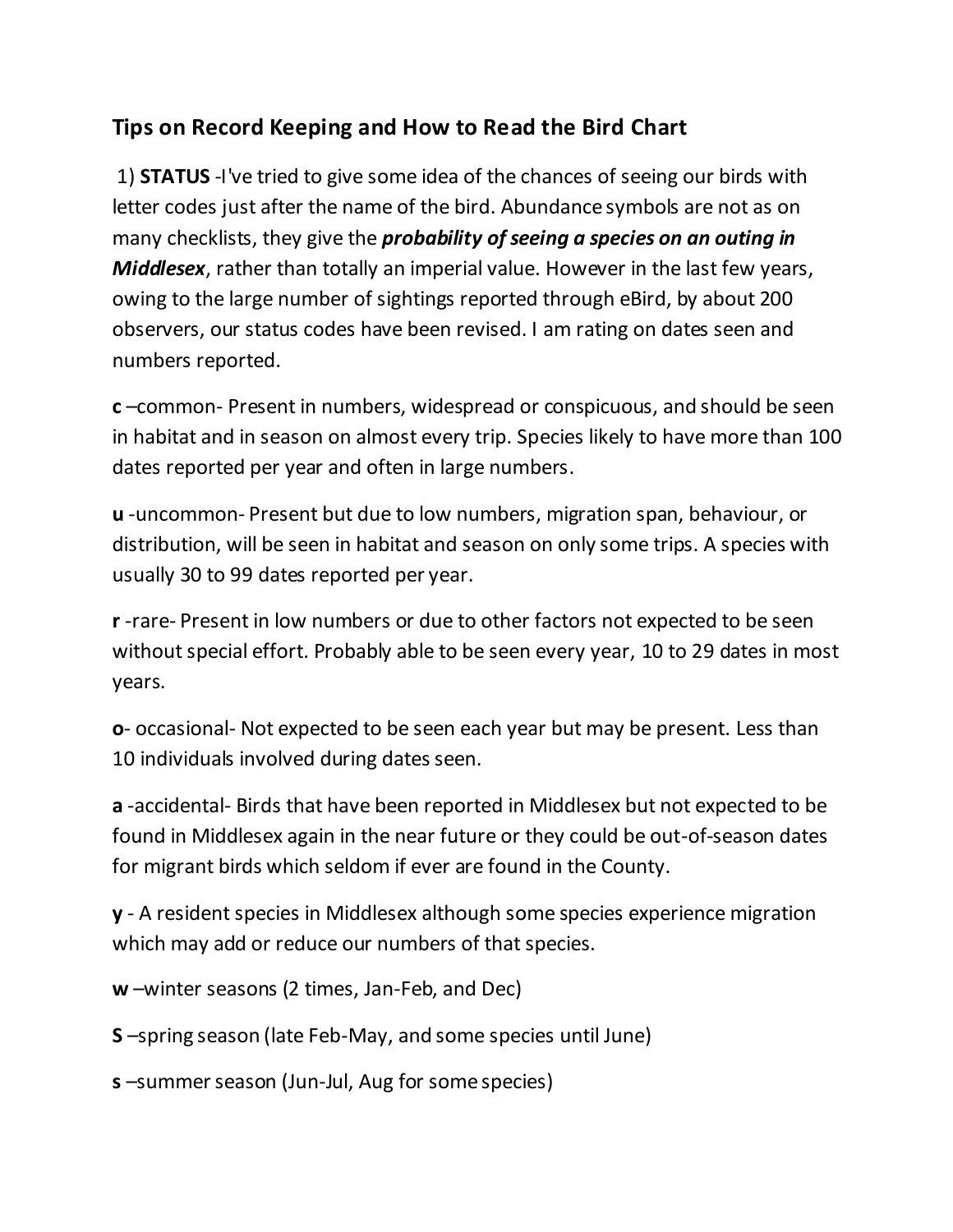**f** –fall season (Jul and Aug for some, like shorebirds but usually Sep – Nov)

**m** –migrant -species that mainly migrate through this area

**\*** - has nested or has had nesting evidence

2) **BIRD CATEGORIES AND COLUMNS USED**-Where possible and when available, all of the listed dates will be given, depending on the species being present in the county. London Christmas Bird Count is included for all birds in the last column. Skunks Misery CBC data is within the table.

 a. **Wintering birds** -birds that breed elsewhere but will spend all or part of the winter in this area. Examples include winter finches, juncos, etc. The pertinent dates include...

-first fall arrival date, high number date, latest spring date, out-of-season dates sometimes indicating numbers of individuals in brackets.

 b. **Nesting birds**- birds that come to this area to breed are found in the breeding column with a Breeding Bird letter code denoting breeding evidence and a significant breeding date where available as well as a few other pertinent dates including...

 - **?** Indicates a possible nesting species, first spring arrival date, high number date, Breeding Code Letter(s), latest fall sighting, high fall number date, out-of-season dates

 c. **Resident birds** -Birds that appear to be here all year but may migrate somewhat, or be joined by those from elsewhere. This could be like Blue Jay which appears to remain but since others migrate through the County, it is hard to decide in which category, migrant or resident, particular birds may be classed. Dates including...

 -Some key dates including migration highs, highest breeding evidence, and CBC totals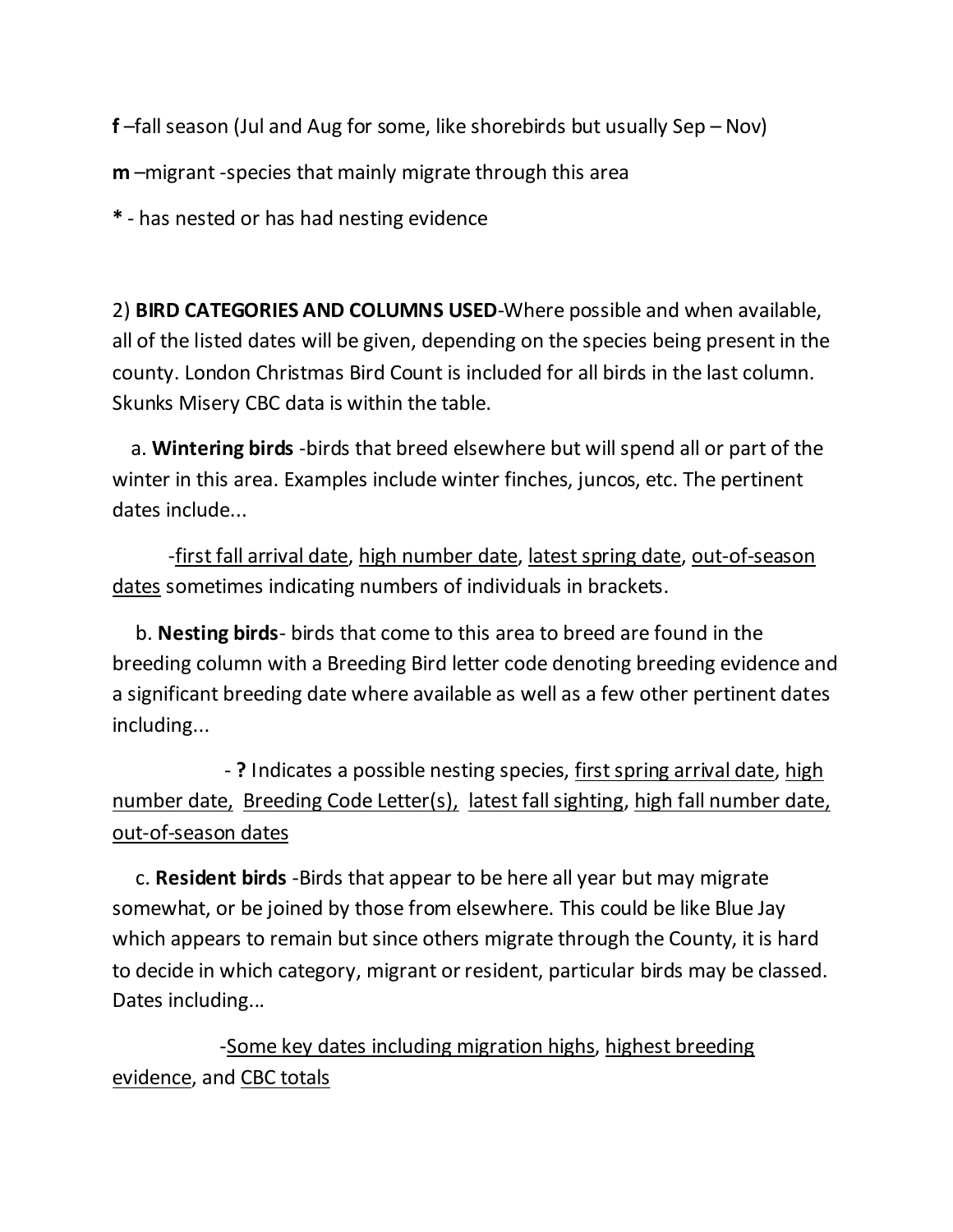d. **Migrant birds** –birds that travel through this area to nest further north. Some species might remain rarely to breed or in very small numbers but are considered migrants mainly and the following will be recorded...

- First spring date, high number spring date, latest spring date, first fall date, high number fall date, latest fall date, out-of-season dates, and if suspected of breeding a breeding date with code

 e. **Rare, Occasional, Accidental birds** -usually all sightings will be listed but if sometimes just the key ones. For example, if an eruption of a species of owl occurs, which is usually very rare, only a few days would be listed.

## **3) COLUMN NAME DEFINITIONS –**each column heading explained

**First spring** -First sighting of the species in spring if a migrant, or nesting bird, March being considered first "spring month" A few species arrive sometimes arrive in late February. Some not until May or early June.

**Spring high** -Highest one day total seen for a migrant, seen by a single person or number of people's sightings on that date. Note that high number dates can be totalled for a number of sites, indicated with a dash followed by a number. For instance, May 2(10-2) means high count on May 2 is 10 individuals, at 2 sites.

**Latest spring** -Latest date to be recorded for a migrant species or for a wintering species.

**Breeding evidence** - Breeding evidence for the species indicated by letters as in the Breeding Bird Codes are as on the eBird site at [https://help.ebird.org/customer/portal/articles/1006850-breeding-codes](https://help.ebird.org/customer/portal/articles/1006850-breeding-codes-behavior-codes)[behavior-codes](https://help.ebird.org/customer/portal/articles/1006850-breeding-codes-behavior-codes)

If possible a date is put in for when the code was achieved. The Breeding Bird Survey (BBS) from near Strathroy to near Glencoe and the Ontario Field Ornithologist (OFO) Skunk's Misery outing are in early June so often a T in the column would be from one or both of those dates. Other dates indicate being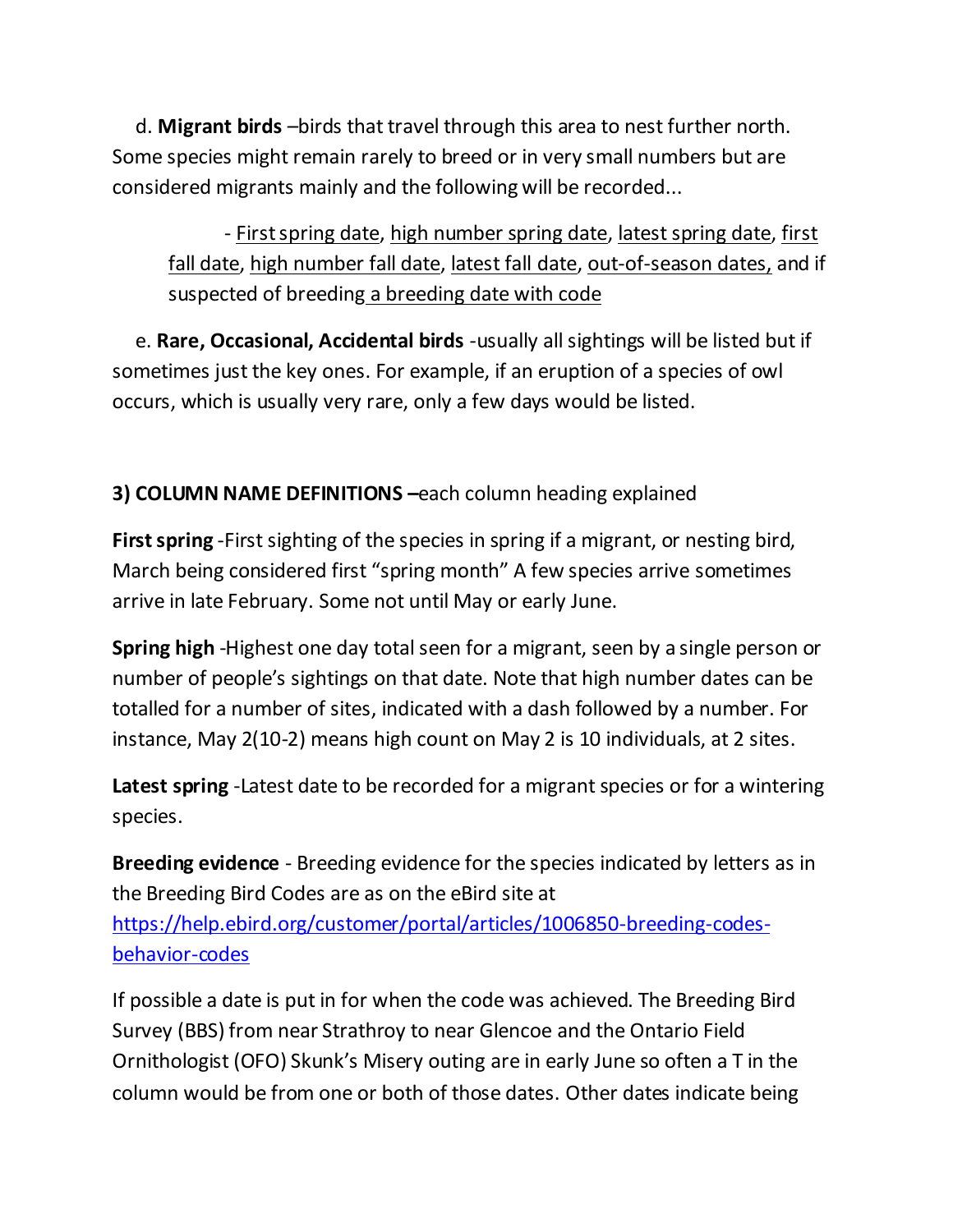present in breeding season. If unsure of nesting status the date or a blank space has a question mark in the box.

**First fall** -First sighting of a migrant in the fall or a wintering species arrival.

**Fall high**-Highest one day total seen in one day for a migrant, or nesting species about to migrate as per flocking behaviour seen, or flock of wintering arrivals, seen either by a single person or multiple sightings from the same date. Note that high number dates can be totalled for a number of sites, indicated with a dash followed by a number. For instance, Sep 2(10-2) means high count on September 2 is 10 individuals, at 2 sites.

**Latest fall** -Latest record for a migrant or last date for a breeding species. Last "migrant month" is considered as November though some don't leave or arrive until December.

**First/second winter, out-of-season** -Records for these 2 columns include dates for species encountered not in their usual times, eg. Species here but not known to nest, winter birds lingering into spring or summer, nesting or migrant birds lingering into winter, etc.

**CBC total** - London CBC from first Saturday in Count period is listed. Other Counts which have part of their list in Middlesex County are tabulated into the table. This column gives an idea of lingering birds and their abundance, resident birds and wintering birds and their abundance.

4) **RECORDS VS SIGHTINGS and NOTES ON RECORDKEEPING** -Note that the sightings given in the chart are considered authenticated/substantiated records unless otherwise stated. Since our records are being used more and more for research purposes, the Middlesex Birds Record Committee and eBird are trying to make records more accountable by insisting on documentation for unusual and rare species, or out-of-season records when necessary. Many birds are vetted through eBird contact after a sighting has been made. Some bird sightings are also adjudicated by the MBRC for authenticity. A completed rare bird report or